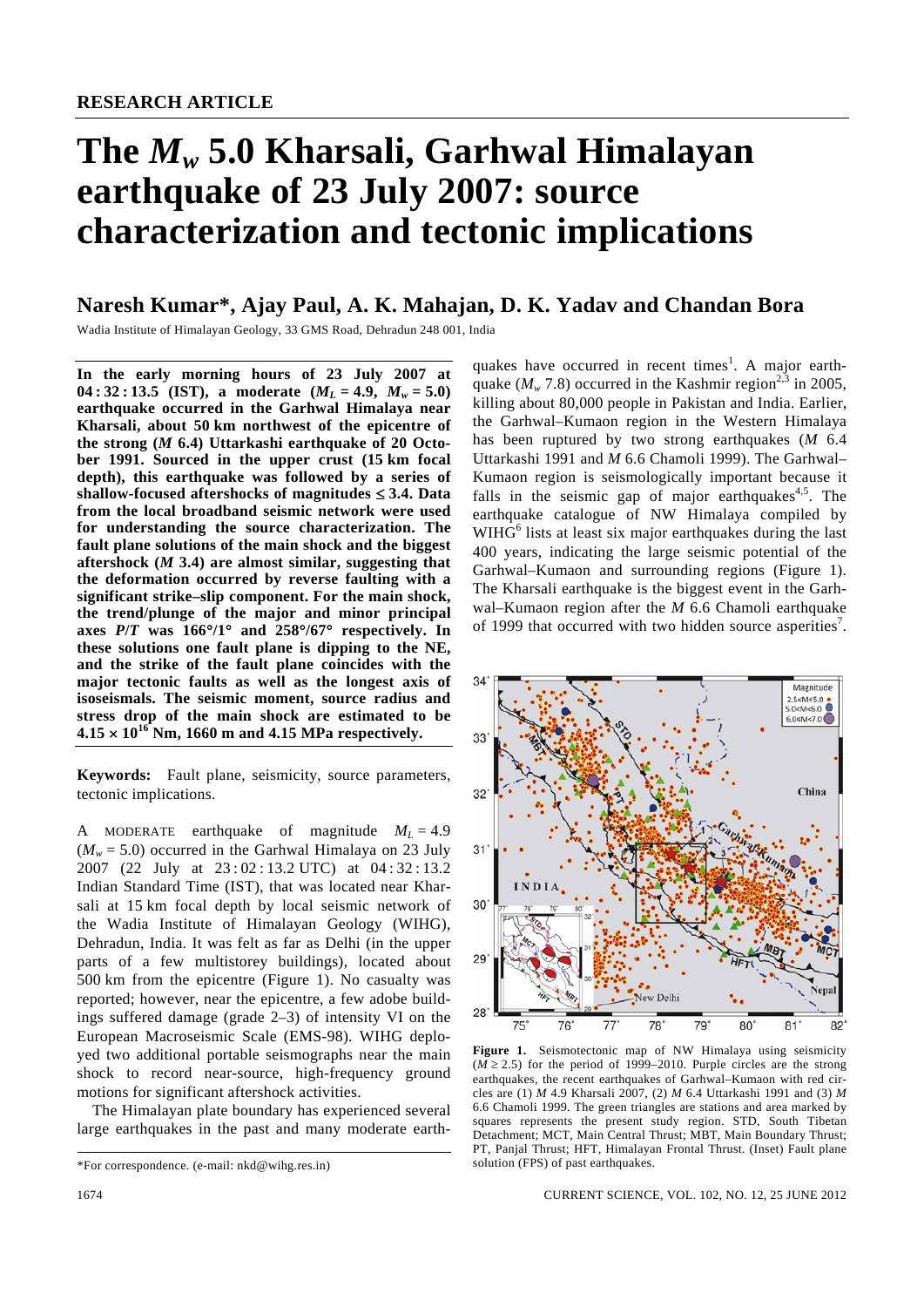The precursory signatures for this event were also observed in radon data<sup>8</sup>.

 Almost all the earthquakes of higher magnitude  $(M \ge 5.5)$  in the Himalaya have occurred at a depth of 15–20 km around the Main Central Thrust (MCT) in response to thrust tectonics<sup>9</sup> in the detachment zone along the northerly dipping Indian plate. It is described as the transition zone between the locked, shallow portions of the fault that rupture during great earthquakes and the smoothly sliding deeper aseismic zone<sup>5</sup>. It has also been observed that the earthquakes of smaller magnitude are mostly occurring at shallow depth above the detachment surface along the imbricate planes arising from the detachment zone around  $MCT^{1,10}$ . The main shock of 23 July 2007 was triggered along one of the thrusting planes of MCT; however, it activated the asperity zone in the NE–SW direction at two places.

#### **Instrumental analysis**

The earthquake was recorded by several broadband and short-period seismic stations of the WIHG seismic network of NW Himalaya (green triangles, Figure 1). Twelve broadband seismic stations acquire data in continuous real mode at the central station, Dehradun, through VSAT telemetry network. The VSAT seismic network and some other standalone stations are equipped with broadband seismometers (Trillium 240) and high dynamic range Taurus digital data acquisition system. Other stations have broadband (CMG-3T and CMG-40T) and shortperiod (CMG-1T) seismometers connected with high dynamic range digitizers (REFTEK-130 and GURLAP). All stations collect data at 100 SPS. WIHG has also installed single vertical component seismic stations in the schools of NW Himalaya under the HIMSLEP programme, which are collecting data at 40 SPS.

 The VSAT network data of 12 stations were sufficient to locate the Kharsali earthquake in the Garhwal Himalaya within a few minutes of its occurrence and later on the location was revised using a total of 40 stations (Figure 1). To obtain better azimuthal coverage of seismic stations from the northern side of the epicentre and to properly record aftershock activity, WIHG immediately installed two broadband portable seismic stations in the northern side at Ranachati and Mori. In the present work, the high-quality digital data were used to obtain both kinematic and dynamic source parameters.

#### **Earthquake source locations**

Using VSAT data of 12 stations, the Kharsali earthquake of 23 July 2007 was located within a few minutes of its occurrence using the HYPO71 program of the SEISAN software<sup>11</sup>. The main shock was also located by the United States Geological Survey (USGS) and India

CURRENT SCIENCE, VOL. 102, NO. 12, 25 JUNE 2012 1675

Meteorological Department (IMD), New Delhi. However, due to close proximity and good station azimuthal coverage, our location accuracy is much better compared to others. As given in Table 1, the error of initial source location in the horizontal direction is 4.5 km for the WIHG location and 12.6 km for USGS, whereas the error in vertical direction for the WIHG location is 9.5 km and USGS has given fixed focal depth of 35 km. Both agencies revised the source parameters using data of additional stations. Again, the WIHG network has higher accuracy (Table 1) highlighting the importance of the local network.

 The revised WIHG location obtained using 35 P-phases and 31 S-phases with good station azimuthal coverage indicates horizontal error of only 2.5 km and vertical error of 4.5 km. The *V*p/*V*s ratio of 1.70 was obtained using the Wadati diagram for 20 S–P travel times (correlation coefficient of 0.998) showing an estimated origin time 23 : 02 : 13.22 (UTC). The revised USGS location had large modification in focal depth that changes from 35 km (initial estimate) to 14 km. The new focal depth of USGS was close to that of WIHG; however, the error was still higher (Table 1). The adoption of regional crustal velocity model (Table 2) by WIHG may also be one reason for less error because the crustal structure in the Himalaya is complex with high regional variability<sup>10</sup>. The main shock was followed by a sequence of aftershocks (Figure 2 *b*). We could obtain proper locations for only 35 aftershocks in the magnitude range  $1.0 \le M \le 3.4$  (Table 3).

#### **Tectonics and crustal velocity structure**

The present study region is in the central part of NW Himalaya described as the MCT zone, where MCT has been divided into zones by the Vakrita Thrust (VT), Munsiari Thrust (MT) and Jutogh Thrust (JT) (Figure 2). These thrust sheets are northerly dipping lateral sequences, orogenically falling in the Lesser Himalaya (LH) and comprising fossiliferous Riphean sediments<sup>12</sup>. To its south is the Main Boundary Thrust (MBT), a northerly dipping thrust that separates LH from the Siwalik Himalaya (SH) and to the north of MCT (VT), the higher Himalaya consisting of the crystalline rocks (Figures 1 and 2). The mentioned thrusts dip steeply near the surface and flatten out at greater depth, merging with the detachment plane and hold the key to spatial disposition of earthquake occurrence<sup>9</sup>.

 Tectonically, the Himalaya is complex having variations in the crustal structures in the horizontal and vertical directions and the proper detection of earthquake sources is constrained by the limited work on the velocity models. Majority of earthquakes in the central Himalaya are shallow focus and source characterization would require finer crustal velocity models. Aftershock sequence of the *M* 6.6 Chamoli earthquake of 1999 was used<sup>13</sup> to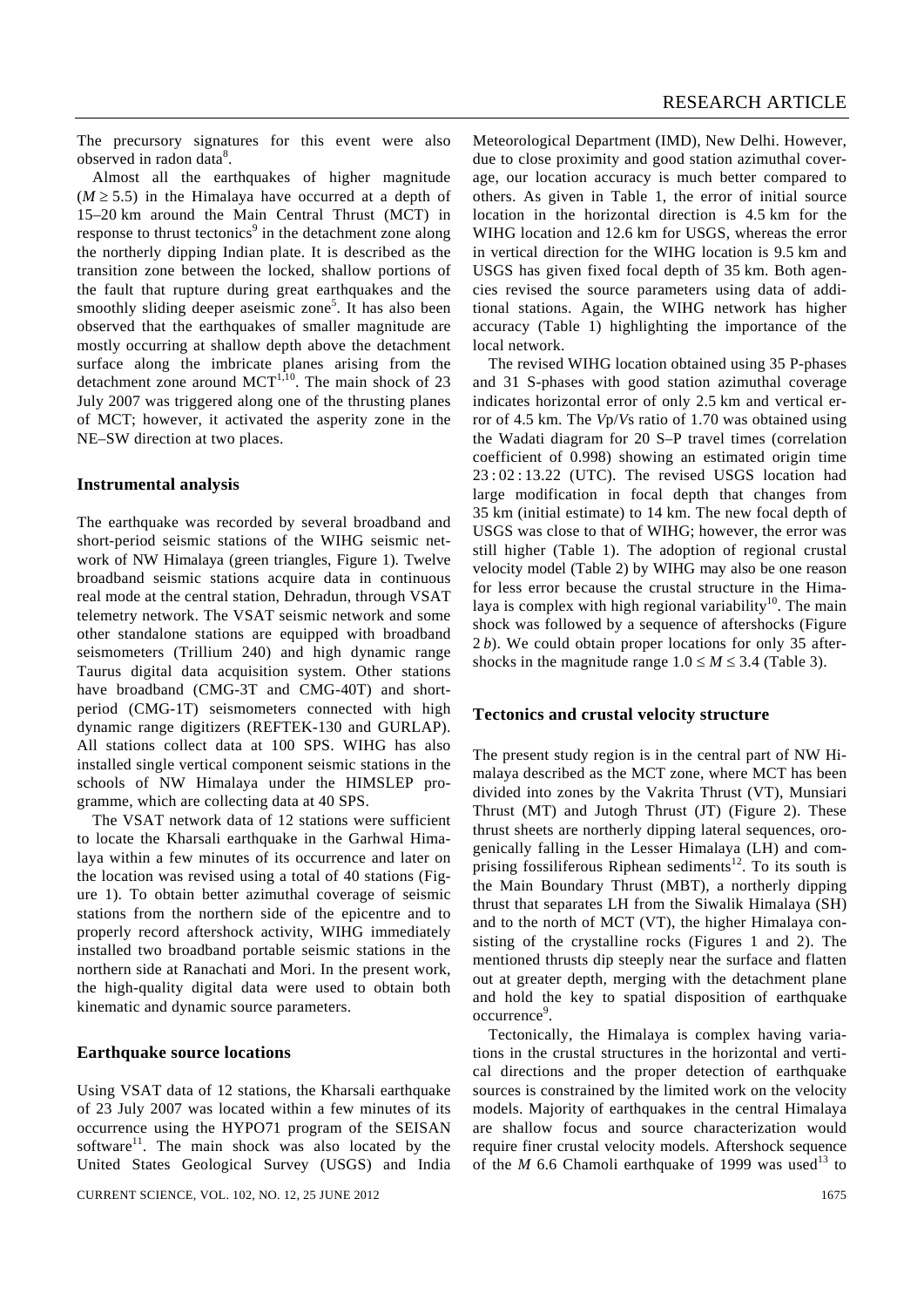|                           | WIHG                                    | <b>USGS</b>                              |
|---------------------------|-----------------------------------------|------------------------------------------|
| Initial source parameters |                                         |                                          |
| Date                      | 22/07/2007                              | 22/07/2007                               |
| Origin time               | $23:02:13.38$ (UTC) Rms = 0.54 s        | $23:02:17.0$ (UTC) Rms = 0.94 s          |
| Epicentre                 | 30.915N, 78.315E $(\pm 4.5 \text{ km})$ | 30.965N, 78.268E $(\pm 12.6 \text{ km})$ |
| Depth                     | 15.1 km $(\pm 9.5 \text{ km})$          | 35 km (fixed)                            |
| Magnitude                 | $4.8 M_{\rm L}$                         | 4.9 Mb                                   |
|                           | Gap = $183^{\circ}$ , Nst = 9           | Gap = $122^{\circ}$ , Nst = 29           |
| Revised source parameters |                                         |                                          |
| Date                      | 22/07/2007                              | 22/07/2007                               |
| Origin time               | $23:02:13.22$ (UTC) Rms = 0.61s         | $23:02:14.35$ (UTC) Rms = 0.94 s         |
| Epicentre                 | 30.910N, 78.316E $(\pm 2.6 \text{ km})$ | 30.938N, 78.275E $(\pm 4.4 \text{ km})$  |
| Depth                     | 15.0 km $(\pm 4.9 \text{ km})$          | 14 km $(\pm 5.7 \text{ km})$             |
| Magnitude                 | 4.9 $M_{\rm L}$                         | 5.0 Mb                                   |
|                           | Gap = $97^{\circ}$ , Nst = 40           |                                          |

Table 1. Comparison of initial and revised source parameters of the main shock

|                                               |  |  | <b>Table 2.</b> 1D crustal model used taking |  |  |  |
|-----------------------------------------------|--|--|----------------------------------------------|--|--|--|
|                                               |  |  | S-wave velocities through $Vp/Vs = 1.74$ (1D |  |  |  |
| model of Kangra–Chamba region <sup>10</sup> ) |  |  |                                              |  |  |  |

| Depth $(km)$ | $Vp$ (km/s) |
|--------------|-------------|
| 0.0          | 5.27        |
| 10.0         | 5.55        |
| 15.0         | 5.45        |
| 18.0         | 6.24        |
| 46.0         | 8.25        |
|              |             |

develop the four-layer 1D crustal model of Garhwal– Kumaon region, replacing the initial two-layer model<sup>14</sup>. Recently, a more refined four-layer crustal velocity model has been developed (Table 2) for the adjoining western Kangra–Chamba sector of NW Himalaya<sup>10</sup>. We tested all these models to locate the Kharsali earthquake and its aftershocks. We noticed that the obtained locations had the lowest error for the recent model $1<sup>10</sup>$ .

#### **Spectral source parameters and focal mechanism**

The source model relates the corner frequency and low frequency asymptote to source dimension to obtain seismic moment<sup>15</sup>. Observations of spectra consistent with Brune's theory have been reported for large earthquakes<sup>16</sup> as well as microearthquakes<sup>17</sup> covering a wide range of earthquake source dimension. Detailed description of the theoretical approach and analysis of 18 events have been done earlier<sup>7</sup>, where validation of source parameters was also performed using waveform modelling. Presently, 36 events have been analysed after computing P-wave displacement spectra to obtain corner frequency  $(f_c)$  and spectral amplitude  $(\Omega_0)$ . The spectral source parameters were computed using Brune's circular model with the following formulations<sup>15,18</sup>

$$
Mo = 4\pi \rho v^3 D\Omega_0/R,\tag{1}
$$

$$
r = 2.34v/2\pi f_c,\tag{2}
$$

$$
\Delta \sigma = 7Mo/16r^3,\tag{3}
$$

where  $Mo$ ,  $r$ ,  $\Delta \sigma$ ,  $\rho$ ,  $v$ ,  $D$  and  $R$  denote seismic moment (Nm), source radius (m), stress drop (MPa), density  $(kg/m<sup>3</sup>)$ , velocity (m/s), hypocentral distance (km) and radiation pattern respectively. The obtained seismic moment, source radius and stress drop had values  $4.15 \times$  $10^{16}$  Nm, 1660 m and 4.15 MPa respectively, resulting in a moment magnitude of 5.0 for the main shock. These parameters were also obtained for 35 aftershocks (Table 4), indicating variations of  $1.7 \times 10^{13}$  to  $8.0 \times 10^{14}$  Nm, 350 to 670 m and 0.01 to 2.0 MPa for seismic moment, source radius and stress drop respectively. The low stress drop is close to the specified range of the inter-plate region of the Himalaya. However, its large variation (0.01–4.15 MPa) violates the concept of constant stress drop for one region $18$ . The focal mechanism of the main shock provides evidence of subsurface tectonic deformation in the hypocenteral zone. Past solutions mostly of intermediate and larger-sized earthquakes in the Himalayan region indicate dominance of thrust-faulting<sup>9,19</sup> that also prevailed in the present region<sup>1</sup> (inset, Figure 1). However, the composite focal mechanisms based on smallersized earthquakes in the present study region have a variable trend with pure thrust mechanism in the eastern part of the Bhagirathi valley and strike–slip solutions in the western part along the Yamuna valley<sup>14,20,21</sup>.

 Using polarities of P-wave first motion at more than 20 stations, the fault plane solutions (FPSs) of the Kharsali earthquake and its biggest aftershock (*M* 3.4) were obtained using a reasonable maximum station azimuthal gap of 97° and 142° respectively. The program FOCMEC was used to search for the parameter space of possible double-couple orientations using appropriate filters for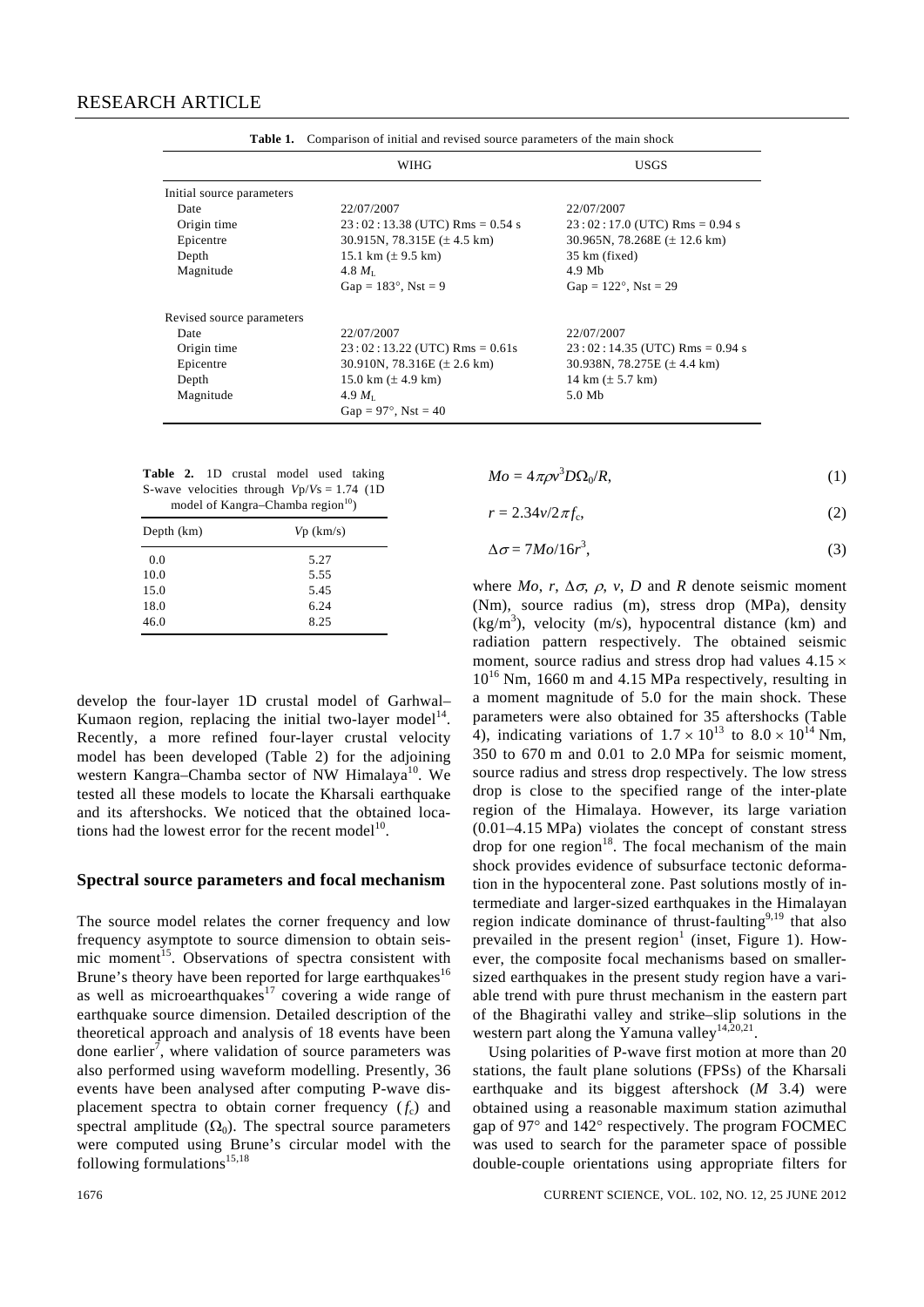

**Figure 2.**  $a$ , Past seismicity (1965–2005) of the present region along with regional tectonics<sup>6</sup>. KE, Kharsali earthquake (2007); UE, Uttarkashi earthquake (1991). *b*, *M* 4.9 Kharsali earthquake and its aftershocks are shown with red circles. Broadband stations are shown with blue triangles and the intensities evaluated at different places with white rhombus, CD is the profile referred to in Figure 4. *c*, Isoseismal zones of intensities VI, V and IV (shaded areas) are well constrained based on data at approximately 70 sites. White curves are isoseismals (V and VI) shown with open-ended contours.

broadband data $2<sup>2</sup>$ . Two nodal planes were identified after denoting compressive motion with filled circles and dilatation through open circles (Figure 3). Both the solutions (Table 5; Figure 3) show oblique movement on a reverse fault with significant strike–slip component. In both cases, one fault plane is dipping toward NE coinciding with the dipping Himalayan thrust sheets, whereas the other plane is dipping toward SE. Both the nodal planes of the main shock are dipping with almost same angle of 48.54° and 50.25° towards NE and SE respectively,

whereas the aftershock located towards NW at shallow focal depth has a steep dip of 71.5° for the NE-dipping plane and a gentle dip of 28° for the SE-dipping plane. The trend/plunge for the main shock of the *P*- and *T*-axis is 166°/1° and 258°/67° respectively. The NE-dipping plane was considered as the nodal plane because the dipping of the major tectonics of the region matches with it and also the dip angles (steep for shallow focus and gentle for deep focus) agree with the general conceptual model of the Himalaya<sup>9</sup>. It indicates the listric form of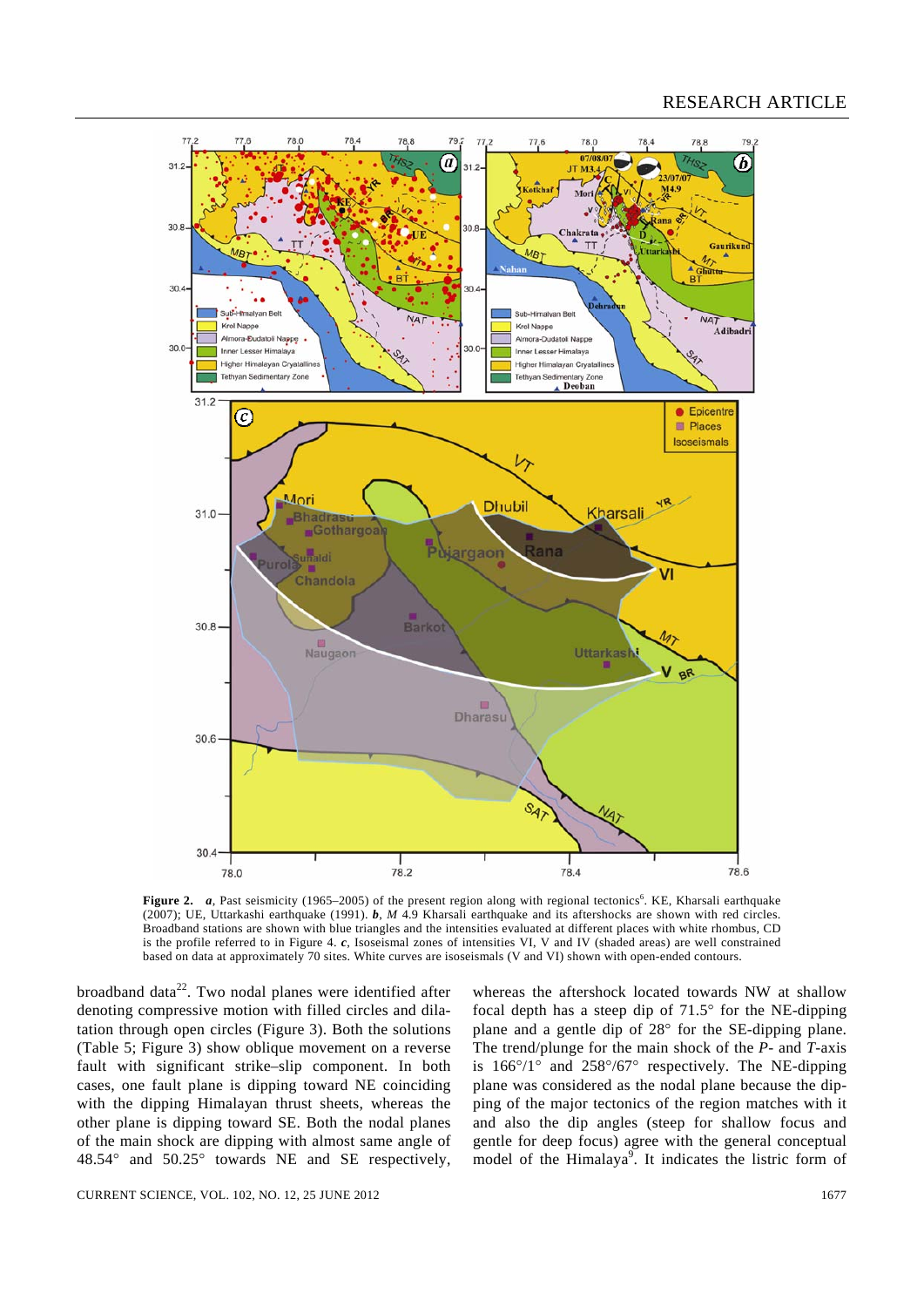### RESEARCH ARTICLE

| Obtained source parameters of the Kharsali earthquake and aftershocks<br>Table 3. |                       |                             |                            |               |       |
|-----------------------------------------------------------------------------------|-----------------------|-----------------------------|----------------------------|---------------|-------|
| Date<br>(YY-MM-DD)                                                                | Time<br>(HR: MIN:SEC) | Latitude<br>$({}^{\circ}N)$ | Longitude<br>$(^{\circ}E)$ | Depth<br>(km) | $M_L$ |
| 2007-07-22                                                                        | 23:02:13.2            | 30.911                      | 78.317                     | 15.0          | 4.9   |
| 2007-07-22                                                                        | 23:05:53.9            | 30.837                      | 78.313                     | 8.3           | 3.1   |
| 2007-07-22                                                                        | 23:07:50.7            | 30.924                      | 78.309                     | 10.0          | 2.2   |
| 2007-07-22                                                                        | 23:09:24.5            | 30.897                      | 78.323                     | 18.0          | 2.0   |
| 2007-07-22                                                                        | 23:12:08.6            | 30.910                      | 78.316                     | 10.0          | 1.9   |
| 2007-07-22                                                                        | 23:12:50.4            | 30.950                      | 78.297                     | 10.0          | 1.8   |
| 2007-07-22                                                                        | 23:18:45.4            | 30.919                      | 78.238                     | 4.9           | 1.0   |
| 2007-07-22                                                                        | 23:25:16.1            | 30.880                      | 78.321                     | 23.3          | 1.5   |
| 2007-07-22                                                                        | 23:38:53.8            | 30.830                      | 78.280                     | 13.6          | 1.9   |
| 2007-07-22                                                                        | 23:45:07.0            | 30.863                      | 78.307                     | 14.3          | 1.6   |
| 2007-07-22                                                                        | 23:57:53.5            | 30.910                      | 78.313                     | 10.1          | 1.5   |
| 2007-07-23                                                                        | 05:39:17.0            | 30.898                      | 78.323                     | 12.0          | 2.1   |
| 2007-07-23                                                                        | 06:33:20.8            | 30.890                      | 78.271                     | 15.1          | 2.2   |
| 2007-07-23                                                                        | 07:57:05.4            | 30.919                      | 78.304                     | 15.1          | 2.2   |
| 2007-07-23                                                                        | 08:00:00.3            | 30.888                      | 78.300                     | 24.3          | 1.2   |
| 2007-07-23                                                                        | 09:08:08.1            | 30.912                      | 78.308                     | 15.1          | 2.3   |
| 2007-07-23                                                                        | 20:19:59.5            | 30.853                      | 78.268                     | 15.1          | 1.2   |
| 2007-07-25                                                                        | 07:25:28.2            | 30.937                      | 78.322                     | 13.3          | 1.5   |
| 2007-07-28                                                                        | 15:05:13.2            | 30.883                      | 78.266                     | 15.1          | 1.6   |
| 2007-07-29                                                                        | 23:47:13.0            | 30.801                      | 78.269                     | 21.5          | 1.8   |
| 2007-08-03                                                                        | 23:49:22.6            | 30.876                      | 78.321                     | 12.7          | 1.6   |
| 2007-08-04                                                                        | 12:21:16.0            | 30.913                      | 78.277                     | 13.0          | 1.6   |
| 2007-08-06                                                                        | 16:48:34.6            | 30.927                      | 78.319                     | 13.0          | 1.5   |
| 2007-08-07                                                                        | 10:11:40.2            | 30.986                      | 78.194                     | 6.5           | 3.4   |
| 2007-08-07                                                                        | 10:32:46.4            | 30.959                      | 78.173                     | 6.6           | 2.0   |
| 2007-08-07                                                                        | 12:27:49.8            | 30.973                      | 78.174                     | 4.7           | 1.5   |
| 2007-08-07                                                                        | 13:11:24.7            | 30.986                      | 78.169                     | 0.0           | 1.3   |
| 2007-08-07                                                                        | 14:39:00.5            | 30.964                      | 78.159                     | 0.0           | 1.0   |
| 2007-08-07                                                                        | 15:56:22.3            | 30.920                      | 78.257                     | 8.3           | 1.2   |
| 2007-08-09                                                                        | 05:27:23.6            | 30.990                      | 78.195                     | 12.6          | 1.2   |
| 2007-08-09                                                                        | 09:35:24.7            | 30.947                      | 78.324                     | 17.8          | 1.5   |
| 2007-08-09                                                                        | 10:41:12.4            | 30.956                      | 78.171                     | 5.0           | 1.7   |
| 2007-08-10                                                                        | 12:45:56.7            | 30.909                      | 78.286                     | 14.5          | 1.4   |
| 2007-08-17                                                                        | 20:12:09.2            | 30.948                      | 78.175                     | 0.0           | 1.2   |
| 2007-08-18                                                                        | 12:28:56.4            | 30.980                      | 78.177                     | 0.0           | 1.4   |
| 2007-08-19                                                                        | 02:35:12.1            | 30.954                      | 78.161                     | 7.5           | 1.0   |

major tectonic faults, i.e. MCT in this case, that has higher dip angle at shallow depth which goes on decreasing in deeper section and ultimately merging with the detachment plane in the mid-crust.

 Considering the complex geotectonics and consistency in observations, the aftershock activity in the vicinity of the main shock in the depth range of 5–15 km was utilized to obtain composite FPS. The result of composite FPS suggests pure strike–slip movement indicating tear-fault deformation. The strike–slip movement is in agreement with previous FPS of the Yamuna valley region<sup>14,20,21</sup>. The aftershock activity near the main shock and the strike–slip mechanism are correlated with the Yamuna tear fault $^{23}$ 

#### **Isoseismal studies**

The area affected by the earthquake has been surveyed for assessment of intensity around the epicentral zone of

the main shock on EMS scale as adopted earlier<sup>3</sup> in the NW Himalayan region during the *M* 7.6 Kashmir earthquake of 8 October 2005. The survey was started from Dehradun town (about 80 km towards south of the epicentre, Figure 2), where the earthquake was felt by many people while sleeping but no cracks were noticed in the buildings. We followed the Dehradun–Purola–Mori traverse moving towards the epicentre from the western side. At Khursoon village, about 30 km SE from Purola, development of a small minor hair-crack was noticed in the adobe house. The intensity was observed to increase while proceeding towards the epicentre and intensity V was assigned to the Purola region. The Purola Tehsil has a number of small villages; some are situated on hard bedrocks and some on alluvial deposits along the river bed. The villages situated on the river bed suffered cracks in most of the houses, varying from minor hair-cracks (grade-1) in concrete buildings (class 'C') to grade-2 damage in adobe houses. Gothatgaon village suffered a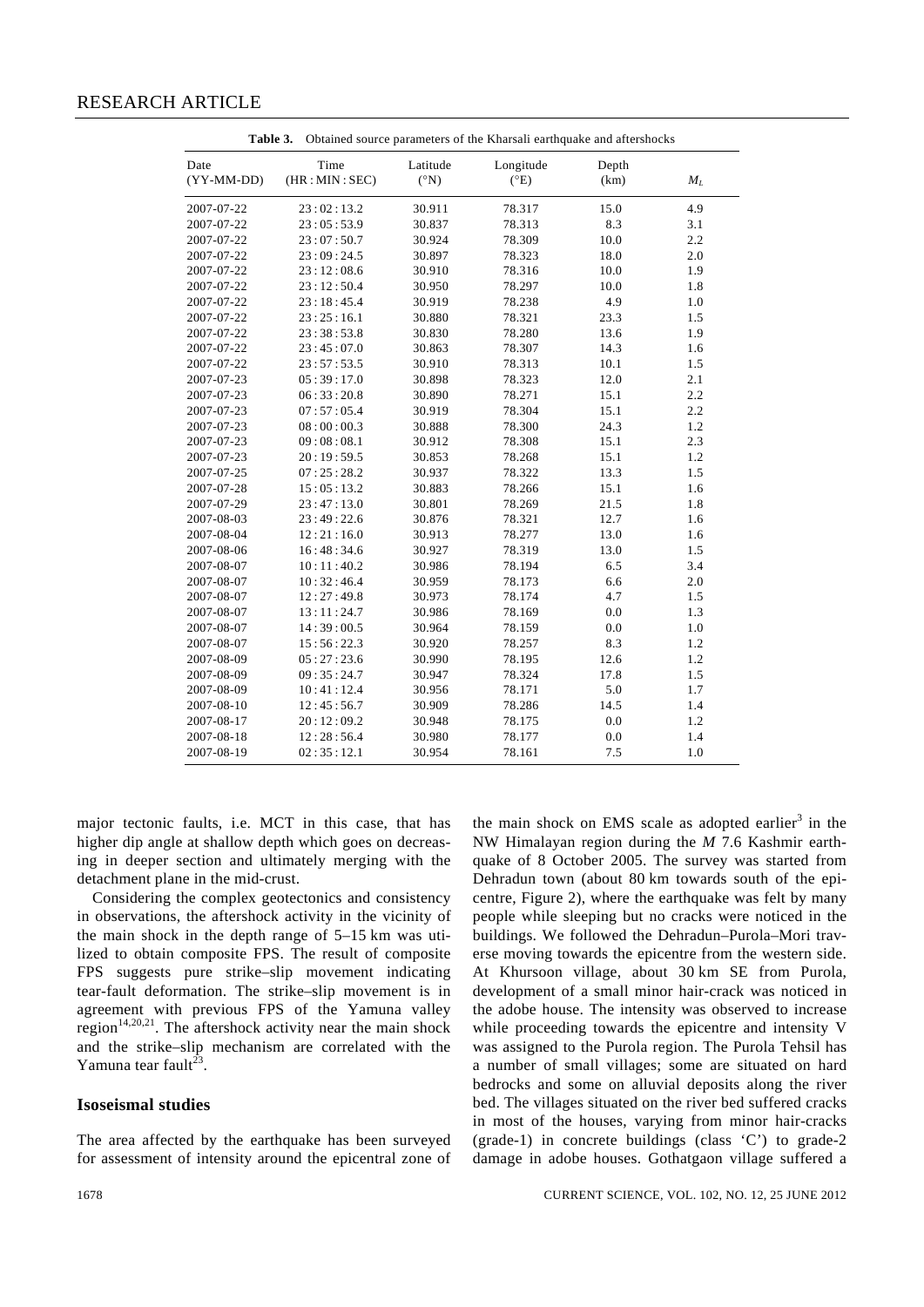higher damage of grade-2. Further north, at Mori the damage was less due to safe construction of houses (mostly wooden structure), although people were frightened and rushed outside. Due to shifting of furniture, swinging of hanging objects, etc., the region was assigned intensity V+. On the way to Yamnotri, small villages like Rana, Dubli, Nishni, Pirakemesh, Klipa, Dangroo

**Table 4.** Obtained spectral source parameters using Brune's circular  $mode<sup>15</sup>$ 

| Seismic moment,     | Source radius, | Stress drop,         |
|---------------------|----------------|----------------------|
| $Mo$ (Nm)           | r(m)           | $\Delta\sigma$ (MPa) |
| $4.15 \times 10e16$ | 1660           | 4.150                |
| $6.60 \times 10e14$ | 540            | 1.830                |
| $2.20 \times 10e14$ | 673            | 0.320                |
| $2.90 \times 10e14$ | 474            | 1.220                |
| $2.40 \times 10e14$ | 510            | 0.790                |
| $3.20 \times 10e14$ | 492            | 0.980                |
| $1.50 \times 10e14$ | 596            | 0.310                |
| $2.20 \times 10e13$ | 465            | 0.100                |
| $6.60 \times 10e13$ | 588            | 0.150                |
| $8.00 \times 10e14$ | 494            | 0.970                |
| $2.30 \times 10e14$ | 352            | 0.760                |
| $1.70 \times 10e14$ | 460            | 0.600                |
| $7.60 \times 10e13$ | 381            | 1.070                |
| $2.40 \times 10e14$ | 459            | 0.350                |
| $6.50 \times 10e13$ | 430            | 0.250                |
| $7.12 \times 10e13$ | 501            | 0.100                |
| $1.70 \times 10e13$ | 434            | 0.700                |
| $7.50 \times 10e13$ | 366            | 0.860                |
| $8.08 \times 10e12$ | 694            | 0.010                |
| $6.17 \times 10e11$ | 494            | 0.008                |
| $6.65 \times 10e11$ | 451            | 0.003                |
| $6.63 \times 10e12$ | 469            | 0.028                |
| $2.85 \times 10e11$ | 352            | 0.010                |
| $3.32 \times 10e13$ | 404            | 0.220                |
| $2.37 \times 10e12$ | 415            | 0.017                |
| $3.32 \times 10e11$ | 400            | 0.002                |
| $2.37 \times 10e11$ | 397            | 0.003                |
| $1.87 \times 10e11$ | 348            | 0.010                |
| $2.76 \times 10e12$ | 414            | 0.009                |
| $4.70 \times 10e10$ | 394            | 0.005                |
| $1.42 \times 10e11$ | 540            | 0.008                |
| $2.37 \times 10e12$ | 438            | 0.080                |
| $3.30 \times 10e11$ | 340            | 0.010                |
| $2.46 \times 10e11$ | 423            | 0.020                |
| $3.30 \times 10e11$ | 422            | 0.010                |
| $1.42 \times 10e11$ | 540            | 0.008                |

**Table 5.** Fault plane solution of *M* 4.9 and *M* 3.4 obtained using the first polarity motion

| Nodal plane | Strike | Dip   | Rake   |
|-------------|--------|-------|--------|
| M 4.9       |        |       |        |
| I           | 277.46 | 48.54 | 121.43 |
| П           | 54.93  | 50.25 | 59.46  |
| M 3.4       |        |       |        |
| I           | 282.72 | 71.5  | 111.17 |
| П           | 52.41  | 27.99 | 43.22  |

CURRENT SCIENCE, VOL. 102, NO. 12, 25 JUNE 2012 1679

and Pindki showed maximum damage that varied from grade-2 to grade-4 (partial collapse) in adobe houses, although most dwellings are situated on hard rocks. This area was assigned intensity VI and considered as a meizoseismal zone. Further east, the damage was noticed decreasing towards Drashu (Uttarkashi). The important observation was the transverse swinging of objects at Purola, Mori and Gothatgaon compared to up-down motion in the miezoseismal zone (Rana, Dubli, Nishni, etc.) as reported by the residents. Thus, the damage pattern indicates oblate shaped isoseismals (Figure  $2c$ ) with longer axis towards NNW–SSE, and maximum damage was noticed in the western side due to inhabitation on the river bed.

#### **Discussion and conclusion**

The Garhwal Himalaya is seismically active and typically known for inter-plate seismic zone of thrust tectonic regime<sup>1,14,20,21</sup>. The seismicity shows NW–SE (Figures 1) and 2 *a*) trend around the surface trace of MCT. The spatio-temporal distribution of earthquakes in the NW Himalaya (Figure 1) indicates a large gap of major earthquakes in the Garhwal–Kumaon region. However, the last two decades have witnessed two strong earthquakes (i.e. 1991 Uttarkashi and 1999 Chamoli), which were located SE of the Kharsali earthquake. The epicentre of the Kharsali earthquake (Figure  $2 b$ ) is close to MT in the western side of the Yamuna valley.



**Figure 3.** FPS equal area projection of the lower hemisphere. Positive and negative first polarity motions at different stations are shown with filled and open circles respectively, along with station codes. *P* and *T* mark the direction of maximum compression and extension axes.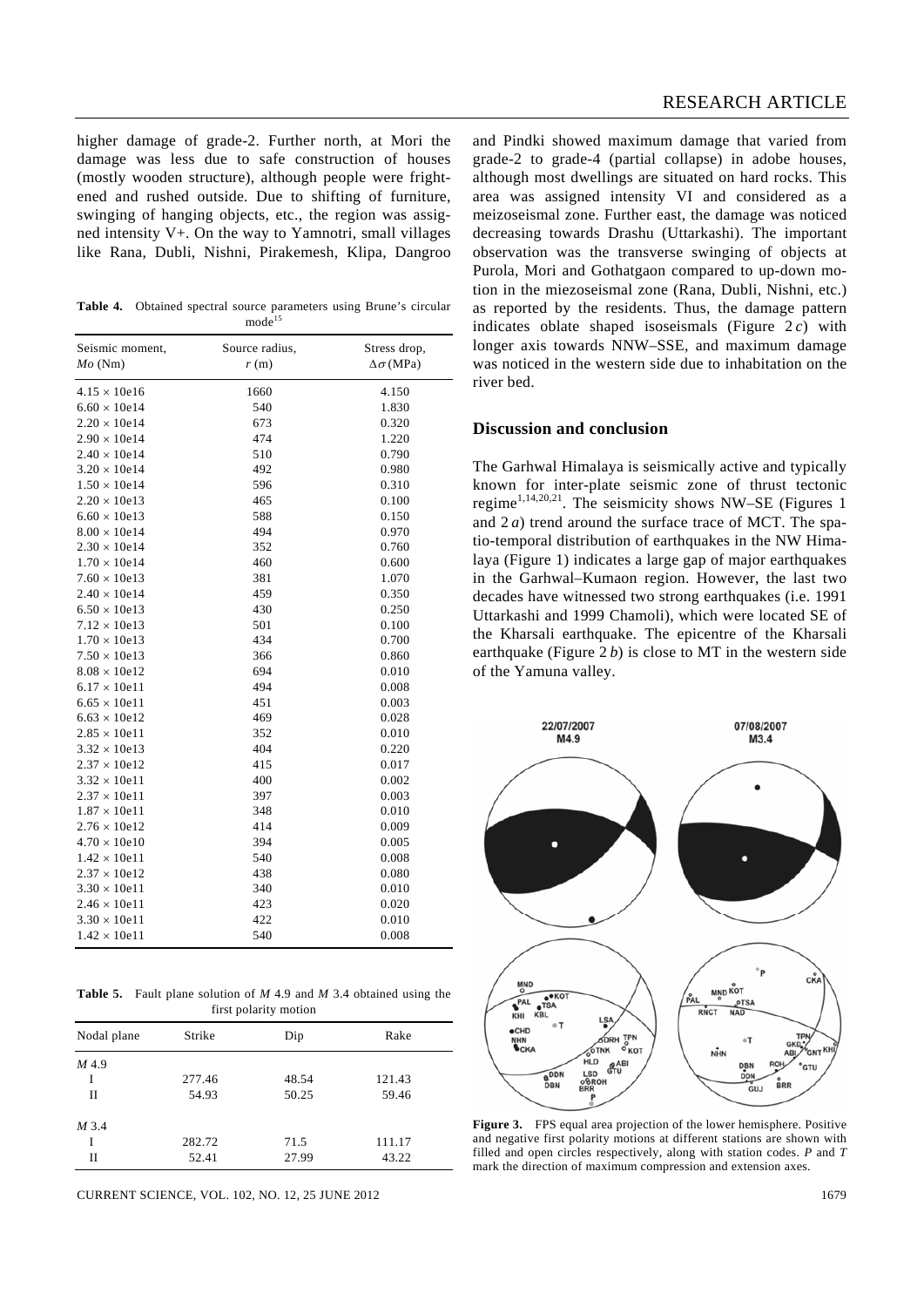

**Figure 4.** Locations of the main shock and well-located aftershocks (1: *Mw* 5.0 and 2: *M* 3.4). *a*, Epicentre plot showing two clusters and cross-section CD. *b*, Hypocentres along latitude. *c*, Hypocentres along longitude. *d*, Depth section plot of the events along cross-section CD.



**Figure 5.** Three-dimensional bubble plot of the main shock and welllocated aftershocks. The increasing size of the bubble corresponds to increasing magnitude of the earthquakes. Clusters around the main shock and large-sized aftershocks are visible at two different depth sections.

 Within a period of one month, after the occurrence of the Kharsali earthquake, a total of 66 aftershocks were recorded by the WIHG network and hypocentres of 35  $(1.0 \leq M \leq 3.4)$  of these events were well located using reasonable station azimuthal coverage (Table 3). In Figure 4, the epicentres and hypocentres are plotted along longitude, latitude and cross-section CD, indicating two clusters of aftershock activity. Initially, the aftershocks were concentrated close to the main shock (bigger cluster), whereas after 15 days on 7 August an *M* 3.4 event occurred in the northwest side that was followed by few smaller-sized earthquakes that make a new cluster. Almost all the aftershocks were located at shallow depths above the main shock, which is generally observed in the regions having high seismicity in the upper crust. The dense local network of WIHG and the refined regional velocity model<sup>10</sup> helped us to evaluate the earthquake data of the  $M_w$  5.0 Kharsali earthquake and its aftershocks in the context of the seismotectonics of the Garhwal Himalaya. The 3D bubble plot of the hypocentres suggests northwest to southeast-dipping plane (Figure 5). The epicentres of these events also show a gap between the two clusters while moving from NW to SE along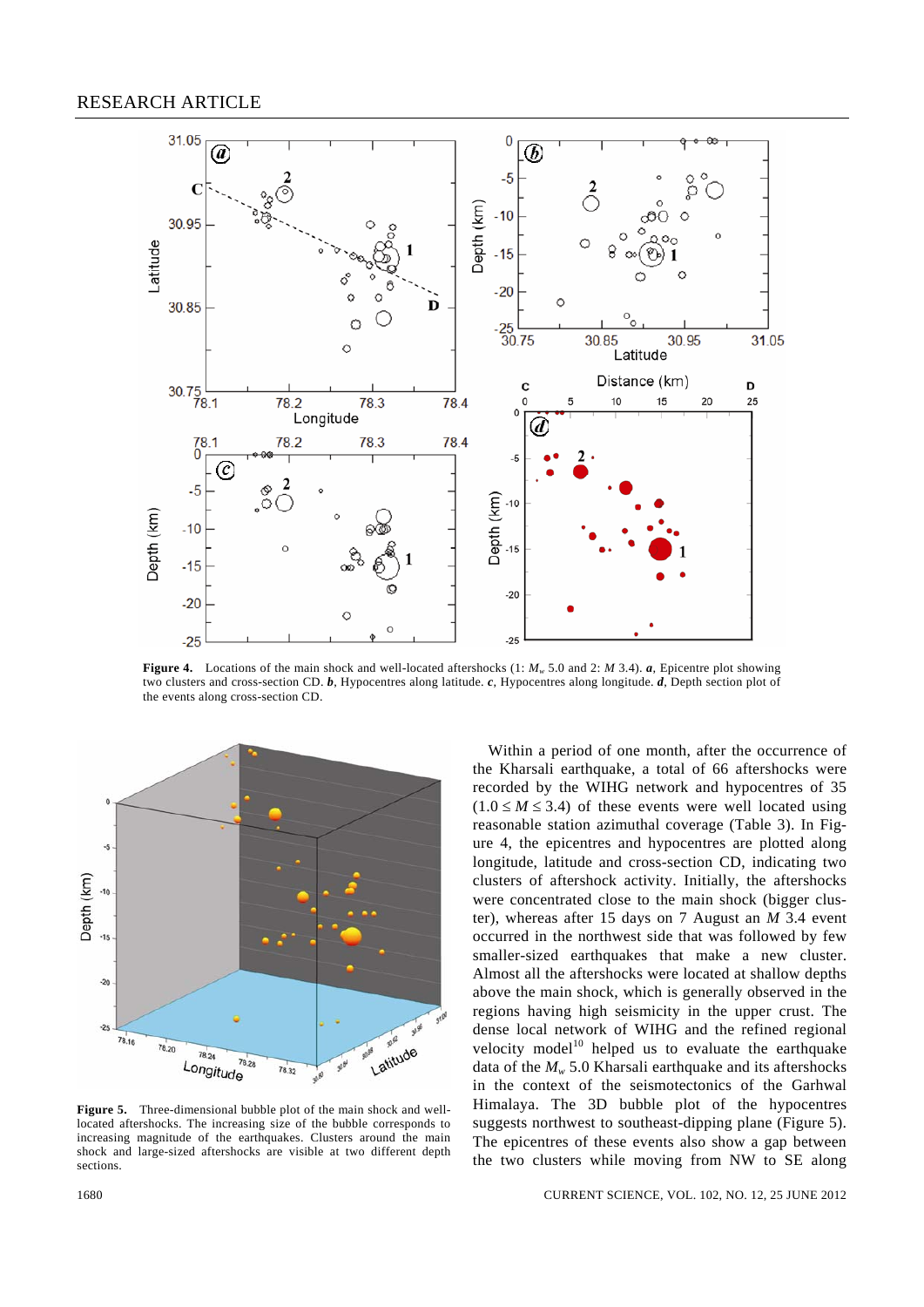

**Figure 6.** Seismotectonic model obtained through earthquake source locations and two recent FPS. Arrows indicate deformation during the main shock that occurred at the basement thrust where Munsiari Thrust (MT) originated. Two blocks (cyan and pink) separated by the Yamuna tear fault (shown by a rectangle that coincides with the Yamuna river – blue colour line) indicate the displacement that occurred during the Kharsali earthquake. Observed aftershock activity seems to be aligned along the Yamuna tear fault.

profile CD. The occurrence of relatively larger magnitude aftershock after 15 days which occurred on 7 August was followed by a few more events of smaller size, which suggests the NW migration of the activity.

 The important observation is that the main shock as well as the aftershocks occurred to the south of MCT, where the local tectonic fault (MT) originated (Figure 2). In this region, it was also observed that the seismic activity during Uttarkashi (1991) and Chamoli (1999) earthquake occurred to the south of  $MCT<sup>24</sup>$ . Therefore, the potential active fault segments in the Garhwal Himalaya are to the south of MCT, where moderate-sized earthquakes occur in the upper crust above the basement thrust. The trend of the aftershocks at the shallow depth close to the main shock is not parallel to the NNW–SSE trend of the isoseismals V and VI. The composite fault plane solution of aftershocks (5–15 km depth) shows a dominant strike–slip mechanism coinciding with the Yamuna tear fault. This type of tectonic deformation for the aftershock activity is possible in the complex tectonic structure of the Garhwal Himalaya, as has also been reported earlier $^{24}$ .

 The calculated 48° dip of the main shock FPS is on the higher side compared to most of the previous Himalayan earthquakes at that focal depth<sup>9</sup>. However, steeply dip-

CURRENT SCIENCE, VOL. 102, NO. 12, 25 JUNE 2012 1681 1681 1681 1681 1681 1681 1681

ping fault planes of a few individual earthquakes $9,19$  and of composite  $FPSs^{14,20,21}$  were also reported earlier in the Garhwal–Kumaon Himalaya, which are considered to be associated with duplexes<sup>25</sup>. The validation of the seismotectonic model (Figure 6) and the prevailing thrusting mechanisms in the Himalaya support the NE-dipping plane as the nodal plane of both FPSs on the following basis.

- 1. The NE-dipping plane is in agreement with major tectonics of the Garhwal Himalaya.
- 2. The main shock has relatively smaller dip (48°) in the deeper part compared to a steep dip (71°) of shallow focus aftershock favouring the listric fault mechanism of the Himalaya.
- 3. For the main shock, the deformation occurred along the basement thrust dipping NE, whereas in the upper strata (only aftershocks close to the main shock), the deformation supports rupturing parallel to the Yamuna tear fault.

Based on the above inferences the seismotectonic model for the Kharsali earthquake is given in Figure 6. The geometry of the basement plane dipping towards NE is incorporated from the previous studies of that region $1,26$